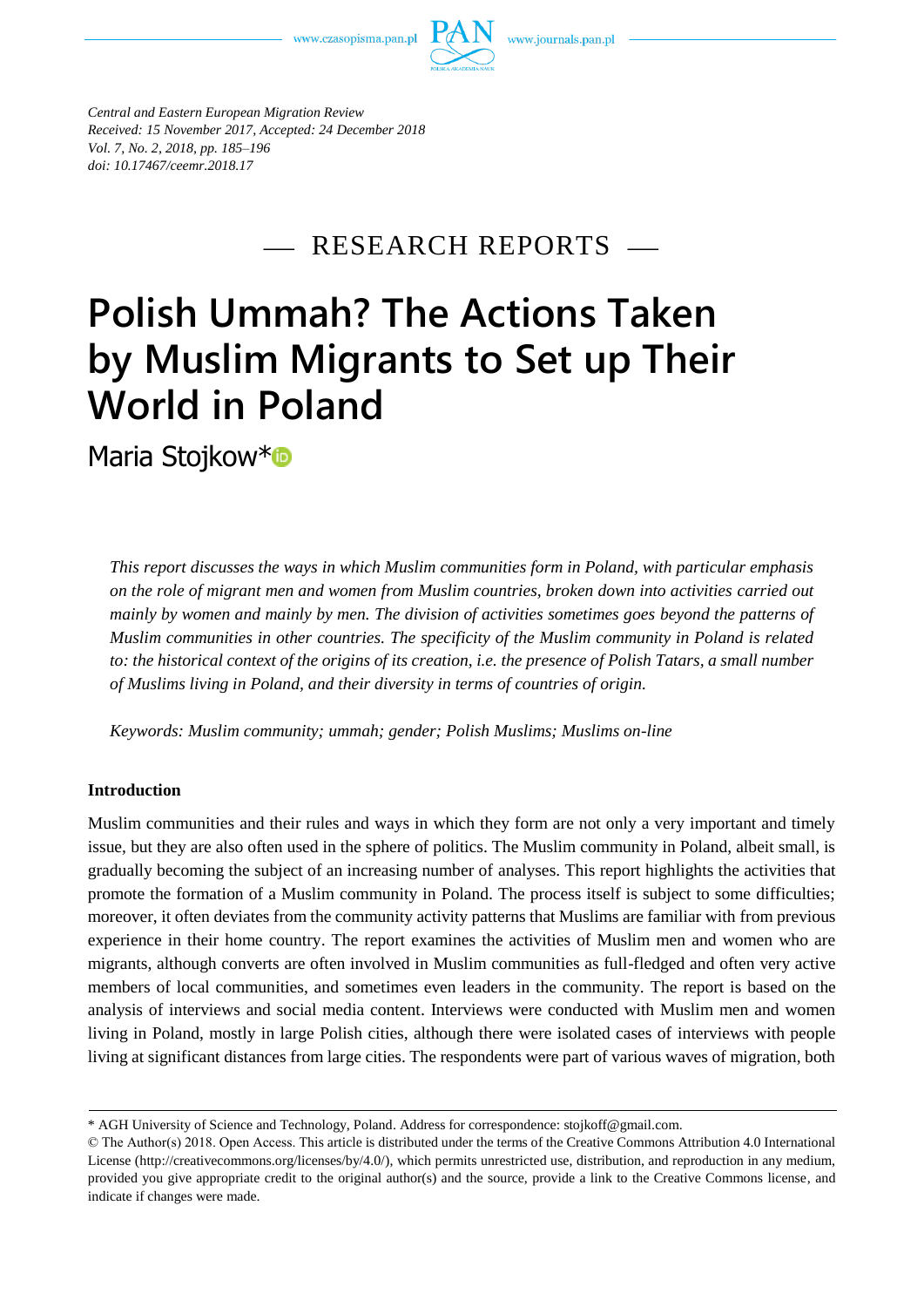

*186M. Stojkow*

from the 1970s and recent. The reasons for their migration were very diverse. Some had come to Poland because of conflicts in their countries of origin, others because of poverty, or because their spouse lived in Poland. The number of Muslims sent by corporations to work in Poland on a temporary basis is also low. The analysed content of social media comprises profiles run by official Muslim centres, e.g. local centres in large cities, and profiles and groups aimed at Muslims living in Poland. Nowadays, in the public space, much attention is devoted to the category of community. When speaking about community, we tend to emphasise its positive aspects of emotional acceptance and closeness, and the fact that it is the backbone of traditionalism.

### **Ummah – the concept of Muslim community**

For the last dozen or so centuries, the Five Pillars and related religious observances have been the most important elements holding the Muslim community together (Toronto 2001: 47). The basis of Muslims' identity is their affiliation to the ummah, a community of Muslims, which connects all Muslims regardless of the differences that naturally occur. The specificity of Islam urges those who follow it to create a community. Islam is a social religion, not an individualistic one. It encourages people to live in a community rather than in isolation by, for example, prescribing such communal activities as Friday prayers and rituals associated with various holidays (Gaudefroy-Demombynes 1988: 415).

The emergence of Islam influenced the emergence of the idea of a community that, however, did not overcome the divisions that existed in this world and, to some extent, continue to exist today. The emergence of the concept of ummah brought about a further, significant change in the lives of Muslims; relations between individuals and the society lost their mere social meaning, gaining a moral dimension. Abandoning the community has become a more difficult choice, as it is tantamount to abandoning God (Danecki 2007: 33), this is one of the strengths of Islam as an idea that binds the faithful together. Furthermore, it must be noted that the emergence of the ummah introduced a very strict and distinct demarcation between Muslims and non-Muslims, who were different, alien, not of the chosen community. This significantly reduced the freedom of action of the individual and emphasised collective action (Danecki 2007: 34). It should also be noted that the community of followers was separated from others on many levels, e.g. economic, social, and cultural (Karamustafa 2010: 94).

The idea of group solidarity – referred to as 'asabiyyah' – emphasised by the Muslim philosopher Ibd Khaldun played an important role in understanding the Muslim community (Danecki 2007: 35; Gaudefroy-Demombynes 1988: 415). Moreover, the community dimension of Islamic identity should be considered the basis of the Muslim community (Karamustafa 2010: 94). The issue of community/ummah appears both in the Quran and the Prophet's sunnah. The Quran itself draws attention to the various forms of human association;, however, it reserves a special place for religious groups. This community can also be seen in the law-making process, where consensus or communal agreement – the so-called *ijma* – is one of the foundations of the law. Naturally, the various Muslim law schools have different perspectives on this element of law, which is usually implemented based on the consensus of recognised scholars. Community identity also includes some aspects of Sharia, which makes Muslims visible, e.g. dress, Friday community prayer, fasting during Ramadan and annual pilgrimage to Mecca. These mechanisms further enhance the sense of community (Karamustafa 2010: 99).

When analysing the writings of many Muslim scholars, one can get the impression that the ummah is a real entity with widely spread, interconnected, active networks, and relatively homogeneous elements. However, researchers disagree as to whether this image corresponds with reality, both now and in the past. Some researchers argue that it is an idealised image of the Muslim world, created by the elite of the Muslim world, but in reality, such a community has never existed. The Muslim communities that do exist are local communities,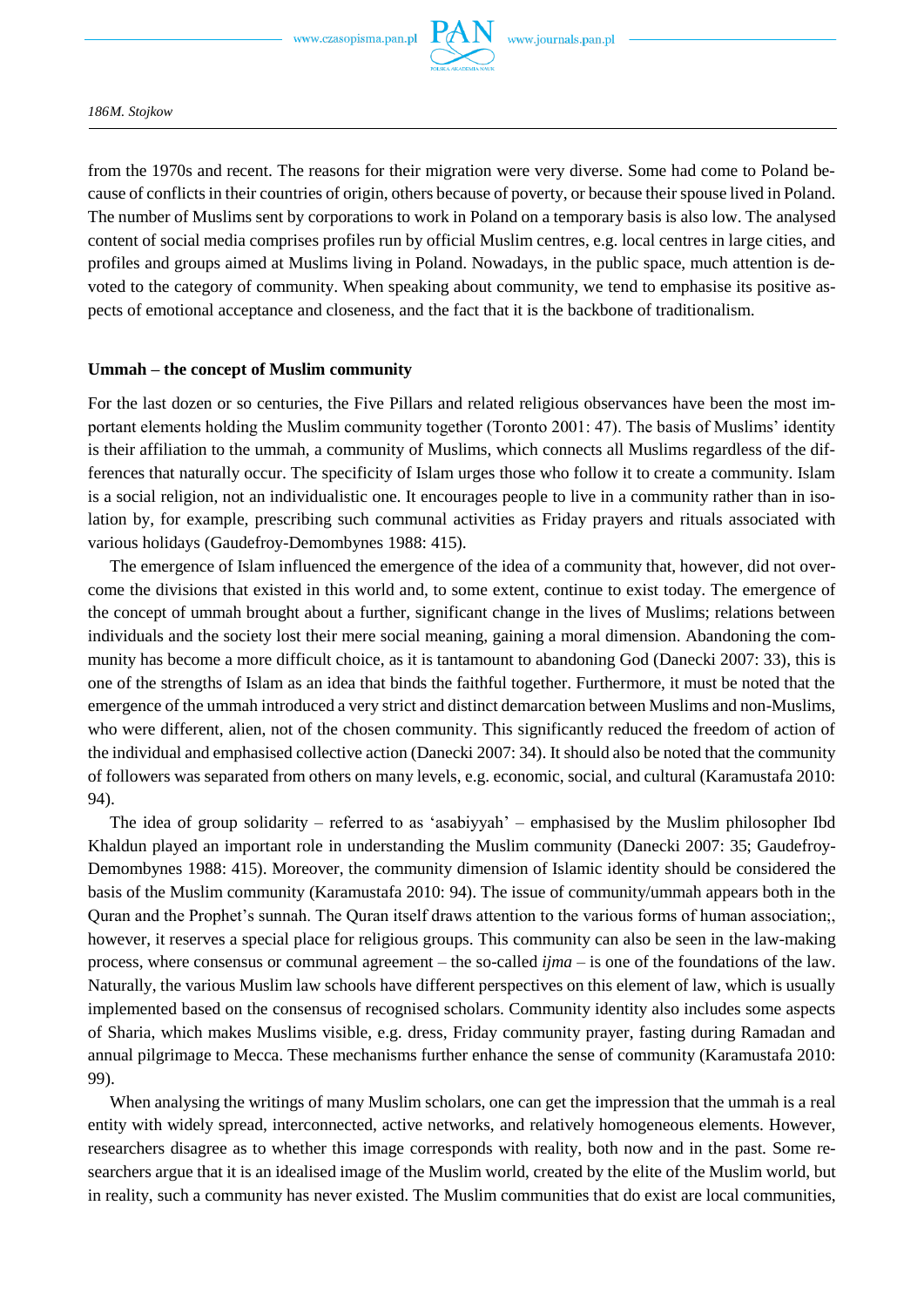

*Central and Eastern European Migration Review 187*

and talking about a global community is to exaggerate their nature (Karamustafa 2010: 95). The ummah is a normative/standard-setting concept used to impose common values and motives for action, regardless of social background; it is a certain idea, a certain vision of the community (Karamustafa 2010: 95). The ummah has always existed in some specific historical and socio-political context; its dominant paradigm was the product of the dominant culture created by the elite of Muslim society, and was subsequently reshaped by their successors.

In modern times, we must also take into account such new phenomena as translocal spaces, which represent sites through which a great many cultures travel (Mandaville 2004: 85). It is an important question while talking about ummah in Europe. In the case of Muslim transnationalism, a politics of authority is important because the canon of Islam is increasingly 'forced to account for and reconcile itself with any number of competing self-interpretations within translocal spaces' (Mandaville 2004: 101). As Mandaville states, the politics of identity is based not only on the presence of an external other against which communities and cultures define themselves, but also on the process of negotiation and debate taking place within a given community. In translocal spaces, difficult questions about the viability of various Islamic political discourses become more and more popular, traditional sources of authority and authenticity are fragmented and Islam, which Mandaville describes as a travelling theory, comes face to face with its own otherness (Mandaville 2004: 106). The social reality of Muslims living within non-Muslim majority societies has pushed some scholars to rethink the categories through which identity and community are represented in Islam. The creation of these communities involves new strategies; the created communities are not simply replicas of community in the societies of origin.

## **Differences arising from the gender role**

Islam emphasises the division into gender roles of men and women. It assumes that men and women have different nature, strengths and weaknesses, and therefore it prescribes different but complementary social roles for men and women. With the assumption that all work needs doing, the division of duties and social roles according to Islamic hermeneutics is based on the principle of what role fits what gender best, and what gender is best at doing which job. Islam attributes the area of rule-making, management of the community, providing for the family etc. to men, and the provision of care and comfort in various forms to women (Haneef 1994: 111). The social roles of men and women are a reflection of roles they play in the family. Within the family structure, the man fulfils the role of the head and overseer of the family. His most important duties are to provide financial security, manage the family's relations with society and ensure family discipline. The duties of a woman exist *within* the family. Spouses are encouraged to ensure that the functions of the family are fulfilled with 'fairness and equality' (Hubsch 1997: 15). According to Muslim theology, there is an equality of rights and a principle of mutual obligations, which are in the interest of the family. However, social practice can be different. The surveyed Muslims came from different cultural backgrounds, as a result of which they displayed minor differences in perception regarding the social roles of men and women. Traditional female roles include many responsibilities that are not considered professional work. The customary division of responsibilities and the authority of men over women mean that even if certain duties would be considered work if performed by men, they are not considered as such when performed by a woman. In traditional Arab society, the obligation to maintain a family rested on the husband and he was obliged to take up paid work. Work was considered a male domain, one that women were not to be allowed to participate in, as that could have led to the breaking traditional rules and a blurring of the idea of social roles. Naturally, exceptions were allowed in specific situations. The role of midwife, doctor, or witch doctor was entrusted to women, in order to prevent women from having contact with stranger men (Hijab 1988: 95). Another argument why women should not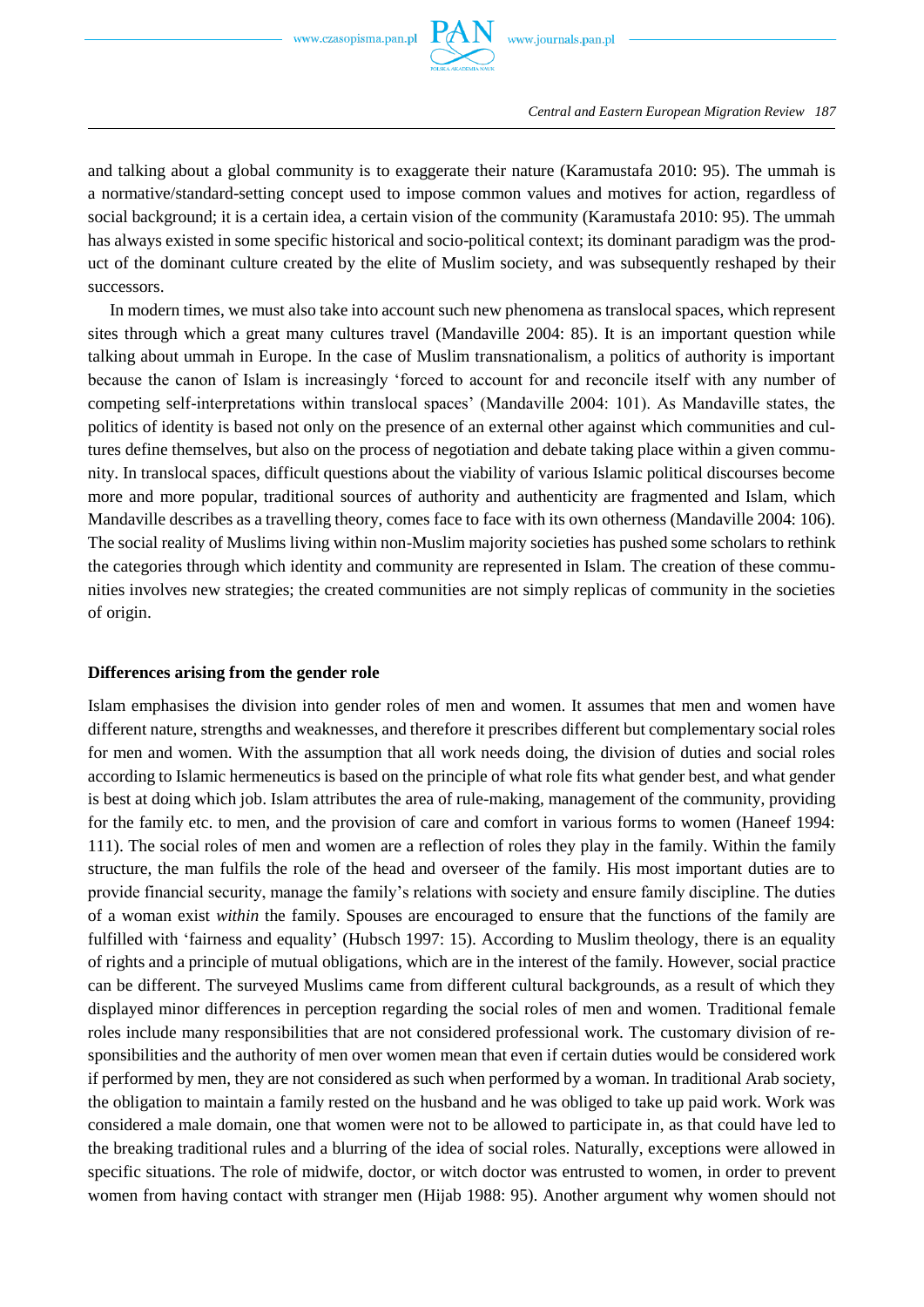

work was that it put them at risk of losing their virtue. This was particularly the case outside the home, where the likelihood of encountering men was much higher. This argument essentially made it impossible for young unmarried women to work. The only important argument in favour of women working was poverty. Otherwise, in order for men to preserve their own authority, and for the good of women themselves, the women ought to remain at home. Also, it was often not up to the women to decide whether they should work or not; the decision was made on their behalf by their father, brother, or husband (Saud 1993: 477; often, however, women undertook employment not fully understood as work).

In modern times, the situation of women in Muslim communities has undergone, and is still undergoing, significant change. The position of women is no longer determined primarily by the rules of Islam, but by social practices. In order to attempt to determine contexts of the social role of women in the Muslim world, it is also important to study the economic power of women and the difference between ideas on the one hand and practices on the other in Islamic societies and Muslim communities in non-Islamic countries. Islam offers some economic space for women when it comes to property and the exercise of control over it, but in practice there were times when these laws were not fully put into practice. Muslim women living in Poland come from countries where women's activity is not always accepted, but these are traditions and not religion.

#### **Muslims in Poland**

Since no statistics are available in this area, it is very difficult to determine the number of Muslims living in Poland. There are various reasons for this lack of information, primary among them being the fact that data from the Office for Foreigners classifies citizens according to country, not religion. We can therefore only estimate the number of Muslims living in Poland, and these estimates range from 11 000 to 40 000 (Jarecka-Stępień 2010; Pędziwiatr 2014; Switat 2017). Furthermore, Muslims make up a highly diverse social category. The Muslim population in Poland includes Tatars, who have existed in the country since the 17th century;<sup>1</sup> migrants from Muslim countries, who came to Poland in various waves of migration from the 1970s to the 1990s; and converts. Poland, like Central European countries, was never a popular immigration destination; it was isolated by the iron curtain after the Second World War, and the Polish language is considered to be extremely difficult to learn. Poland did attract the interest of immigrants – primarily students – from politically friendly countries in Asia and Africa, however, many of whom remained in Poland after graduating, marrying Polish citizens (generally women, as most of the students were male, and male students were more likely to marry and remain in Poland). These countries consisted of those which were cooperating with Poland during the time of the Polish People's Republic, as well as countries in conflict areas, namely the Middle East and Afghanistan, Pakistan, and North Africa (Switat 2017; Włoch 2009). The 1990s saw an influx of refugees, mainly from Chechnya. Since there is no effective way to collect data concerning their actual residence in Poland, it is impossible to estimate how many refugees (e.g. Muslim refugees from Chechnya) have in fact remained in Poland. Estimates from non-governmental organisations speak of several thousand protected foreigners (Wojtalik 2016). Contemporary Muslim migrants consist primarily of economic migrants and individuals who migrate for personal reasons, i.e. due to a relationship with a Polish citizen. These people come from different countries, from different Islamic factions (Shiites and Sunni) and traditions, living in accordance with different Islamic schools of law. The final category consists of the converts, who also do not form a homogeneous category. Conversion patterns varied widely, but most commonly it concerns partners who convert due to or under the influence of their spouse, often adopting the tradition and practice of Islam from the region of origin of the spouse. The second most common pattern of conversion involves conversion pursuant to the individual study of Islam; here, the subsequent choice to convert to Islam depends on other factors. Due to the small number and considerable diversity of the Muslim community in Poland, this community does not appear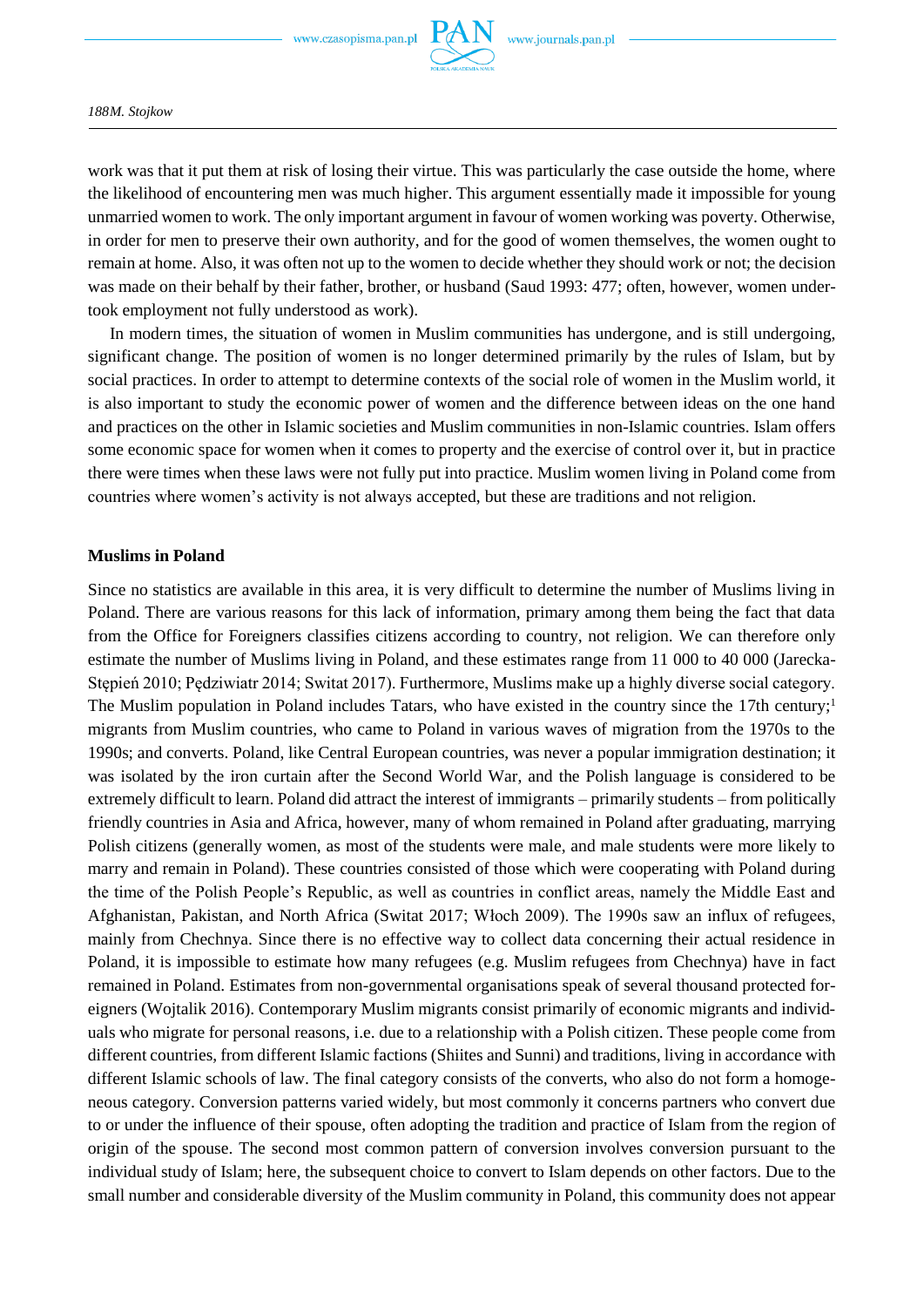

in scientific discourse concerning Islam and Muslims and the borders of Poland. The Muslim community in Poland shares few similarities with communities living in the countries of the 'old' European Union, meaning that it is quite risky to apply Western findings to the Polish situation (Górak-Sosnowska 2011: 13). These issues are extremely important from the perspective of the phenomenon researched in this report, because they hinder the formation of a Muslim community in Poland, and this community is very diverse to begin with. In Western countries, since the numbers of Muslims are larger, communities are made up of Muslims who share certain similarities, such as region of origin, specific school of Islamic law or faction (e.g. Shiite or Sunni). In Poland, there are clear divisions between the Tatars and immigrants; they have established separate organisations, have different goals, are struggling against each other for leadership in the Polish Muslim community. There are two Muslim organisations that play a significant role in Poland: the Muslim Religious Association of the Republic of Poland and the Muslim League in Poland. The first organisation includes, among others, Polish Tatars. At the head of this religious organisation there is a mufti whose activity is not limited to religious issues, but also includes administrative functions. The Muslim Religious Association gathers Hanafi Sunni of Polish origin, and has the following parishes: Białystok, Bohoniki, Kruszyniany, Warsaw, Gdańsk, Bydgoszcz, Poznań, Gorzów Wlkp. (www.mzr.pl). For decades, it was the only official Muslim organisation representing the interests of all followers of Islam, both natives and immigrants representing different varieties of the religion. Despite the relatively small number of Muslims in Poland, they are divided in terms of religion and culture. Each of the local cultures of immigrants from the Maghreb, Iran, Iraq, the Arabian Peninsula, as well as the Polish converts, have encountered Islam in a different way; they also understand it differently and are differently 'rooted' in that religion. For this reason, one Muslim organisation could not satisfy the needs of all Muslims in Poland (Buchta 2011). The Muslim League in the Republic of Poland was established in 2001. This organisation was created on the initiative of Muslims in Poland in response to their increasing numbers and the new needs of the Muslim community (Skowron-Nalborczyk 2005: 230). The Muslim League brings together the Muslims of different Sunni factions (including the supporters of conservative Islam) and some of the Polish converts. Its members are predominantly Arabs (from Algeria, Palestine, Syria, Yemen, Egypt, Tunisia), as well as Turks. Apart from these two associations, there are small minorities who also play a role in the integration and formation of the Muslim community. Another Muslim organisation in Poland is the Muslim Students Association (SSM – *Stowarzyszenie Studentów Muzułmańskich*), which has existed for more than 20 years. There are Islamic Centres, which have SSM branches, in the main cities of Poland, as well as the Muslim Association for Cultural Education in the Republic of Poland, which was officially established in 1996. The founders of this organisation previously co-created and developed the Muslim Students Association. The Muslim Unity Society (SJM – *Stowarzyszenie Jedności Muzułmańskiej*) brings together Shi'ite Muslims (Kościelniak 2015). Under the auspices of the Muslim League, Muslim centres are established in almost every major city, which organise the local life of the Muslim community; the centres are located in Warsw, Wrocław, Katowice, Cracow, Gdańsk, Poznań, Lublin, etc.

Polish Muslims are not as socially and politically active as those who form communities in Western countries. For example, the Muslim community of Western Europe drew attention by lobbying NATO to send troops to Kosovo (Khan 2000: 32), although such actions are taken only locally and, moreover, only sporadically. The Polish Muslim community, on the other hand, is too weak to take such action. Communities that have been detached from their culture of origin need to create new identities for themselves, following which they seek social and political recognition in the host society (Khan 2000: 37). The Muslims community in Poland is faced with certain problems; according to one of the official websites, it is poorly organised. The Polish ummah does not have a leader, nor any headquarters where work can be coordinated. There is a lack of co-operation between Muslims and their respective organisations. 2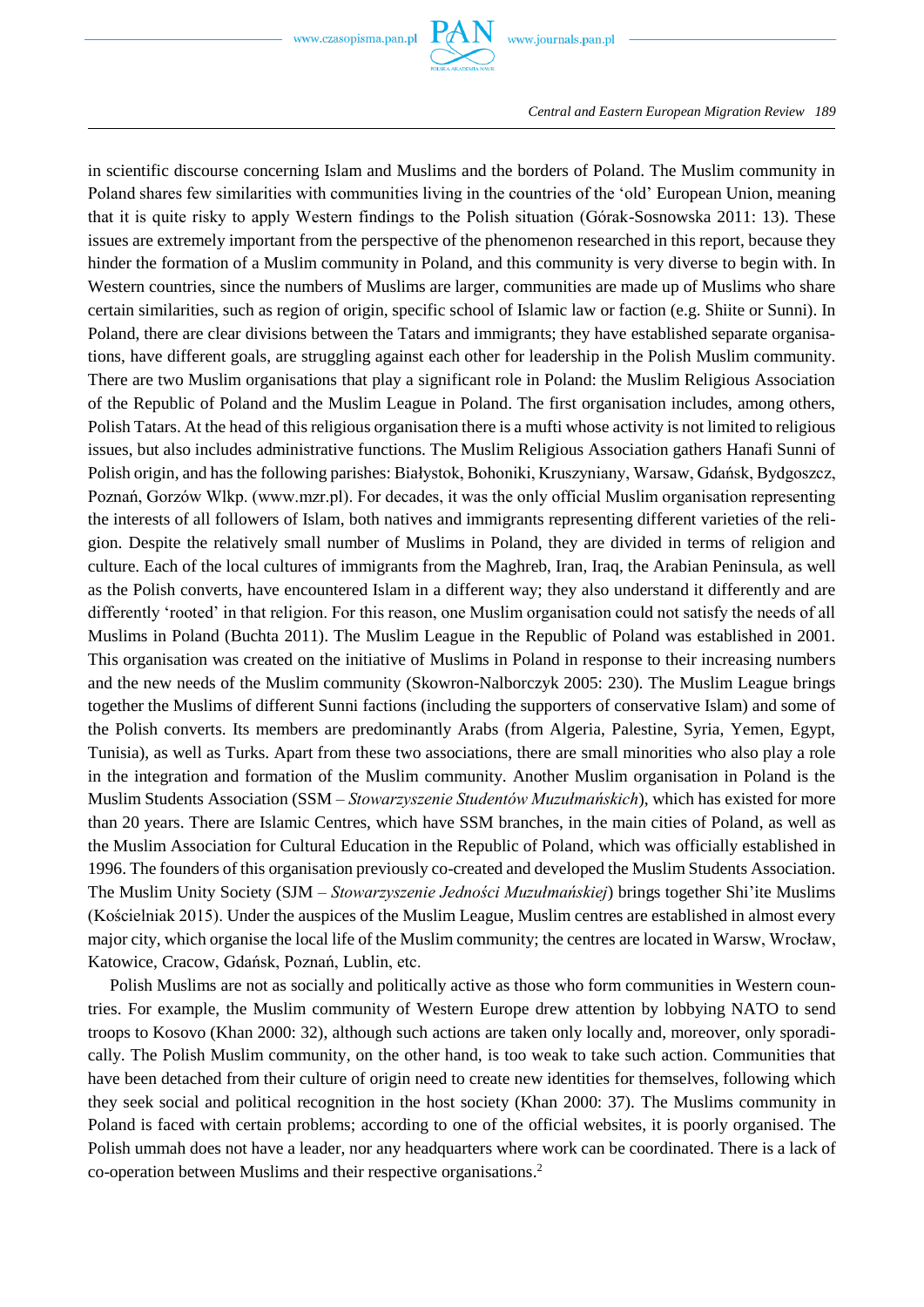

*190M. Stojkow*

#### **Methodology**

This report focuses on the actions taken by Muslim migrants towards creating their own community in Polish society. In the first stage of the study, interviews were conducted with 10 women and 10 men in the period from July 2016 to March 2017. Interviews were selected according to the principle of the snowball sampling. The effort was made to ensure that the sample would include people from different origins and different levels of education and wealth who have resided in Poland for a minimum of five years. The first respondents were recruited in Muslim centres. The respondents lived in Cracow and its vicinity, in Katowice, Kielce, Warsaw, Gdańsk, near Gorzów Wielkopolski, and in Poznań and its surroundings. The respondents were from Afghanistan, Iraq, Syria, Lebanon, Tunisia, Egypt, Morocco, Sudan, Bangladesh, India and Uzbekistan. Naturally, this sample is not sufficient for the study to give a full picture of the Muslim community living in Poland, but it can serve as a basis for further investigation. The study focused exclusively on Muslim migrant communities, although converts, many of whom are very active participants of the community, also play a part in shaping the Muslim community in Poland. The second stage of the study consisted of an analysis of the content of posts placed on social media profiles and groups – addressed to Muslims. It has covered all of the materials published on the studied profiles and groups until September 2017. I openly communicated about my intent and purpose in each Facebook group I joined. The profiles selected for the study were those that were the most popular in terms of the number of visits and the publication frequency of new posts. The analysis covered content published on Facebook, as there exists a significant number of groups for Muslims on this platform. Only Polish-speaking groups were taken into account – although many posts published in these groups were in English or other languages, the profiles and groups analysed were limited to those where Polish was the main language. The category of analysed profiles and groups on Facebook includes: the Women's sections of various Muslim Centres, Muslim Centres Profiles, Sis in Islam, Discover Islam, Arabs in Poland, Sympathetic Muslim Messages. The analysis of social media content comprised both posts and comments under them. In the space of the Internet it is quite difficult to distinguish between so-called funpage profiles or groups whose members consist exclusively of Muslims living in Poland. Some members are, for example, converts who live abroad. The analysis took into account only posts regarding the community in Poland. The content used in the study was information about the functioning of the Muslim community and the role that Muslim immigrants play in it. The analysis began with an examination of the role of gender in the building of Muslim communities, focusing on the activities of women.

The first important issue in the analysis is the indication – based on the conducted interviews – what community-making activities are undertaken by women and which by men. As stated before, Islam emphasises the division of men and women into gender roles – men and women have different natures, strengths and weaknesses – and, pursuant thereto, different but complementary social roles; rule-making, management of the community, providing for the family, etc. is the role of men, and providing care and comfort is the role of women. The results of this study showed that when women come to Europe, they often become more socially active; in many cases, however, they do not take up employment, meaning that their actions on behalf of the Muslim community are the only form of social activity they engage in. As a consequence, much of the activity of the Muslim community in Poland is linked to the activities of women, even if in their country of origin, some of these activities would normally be undertaken by men. The dividedness along gender lines of activities related to the functioning of the Muslim community in Poland is noticeable. Religious matters are the domain of men. It is men who become imams, men who hold most of the religious meetings, and the guests invited to those meetings – imams, interpreters, thinkers – are predominantly men. Interestingly, few of the respondents viewed imams as the leaders of the community, but rather as representatives of an institution. This is probably due to the fact that, in Poland, imams mostly act only as guides in the world of religion and spirituality, of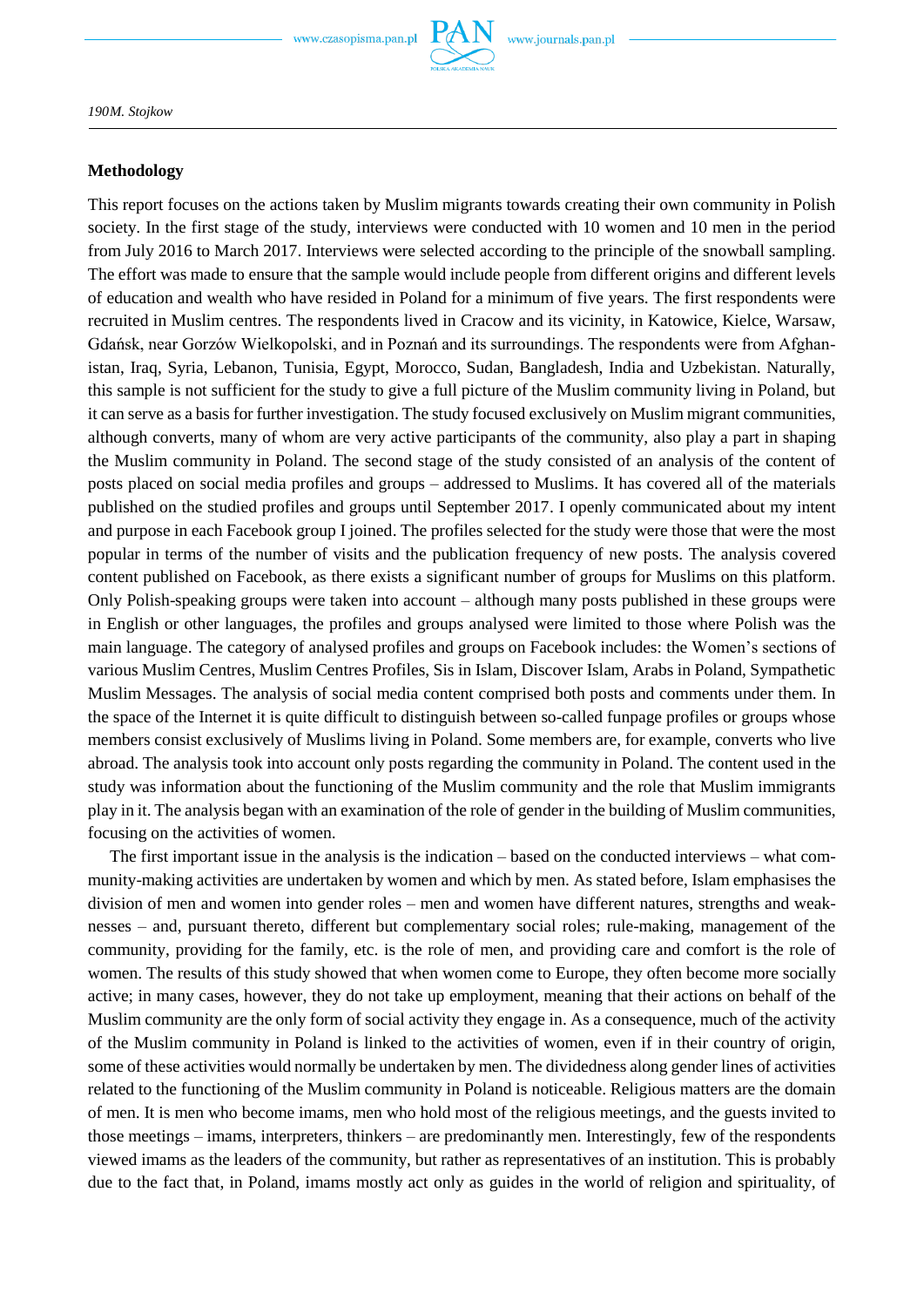

prohibitions and orders, while the issues involved in the organisation of community life rest on the shoulders of women. There is a clear difference, according to the respondents, between life in Poland and in their countries of origin, where leadership in the community is primarily the province of men. Some respondents noted that they or their husbands initially found it difficult to ask for help or mediation from a woman, as in many Muslim centres, it is women who provide such services. Women are responsible not only for the activities that Islam traditionally attributes to women, but for a much broader spectrum of actions. Interestingly, women also take initiatives pertaining to religious issues; in Cracow, for example, they initiated an interreligious Christian-Jewish-Muslim prayer for peace.

### **Muslim centres and Muslim community**

First of all, it must be recognised that Muslim centres in Poland play a fundamental role in the creation of the Muslim community. The activities of the Muslim centres are based on common principles, although the specifics of the activity of a particular centre depends on the engagement of its members. The centres engage both migrants and converts. There are strong gender-based differences in these centres' activities; local centres are dominated by women, while transregional associations are dominated by men. This applies with regard to both migrant Muslims and converts.

Most of the respondents admitted that the existence of the community is important to them, and that it helps them in their lives in Poland. Cultivating customs, holidays, rituals and going through everyday life with people who understand the respondents' situation, because they are in similar situations themselves, is extremely important. Especially in these times, when prejudice against Muslims is more and more evident, according to the respondents. Examples of relevant quotes from the interviews here are 'Someone whose hijab was pulled off will more easily understand what it means when yours was pulled off' (Interview 5, woman) and 'The more the merrier' (Interview 9, man). Some of the respondents, regardless of their place of residence, said that they regretted that their centres could only integrate them into the community to a certain extent. They desired more contact with each other, but admitted that they were not personally able to establish this contact.

A matter that was often mentioned in the interviews was the organisation of social activities for the Muslim community. One of the most important of these is a congress of Polish Muslims organised by the Muslim League, which takes place every year in the second part of July. It is an opportunity to meet and get to know other Muslims from different parts of Poland, both those who live in Poland permanently and those who are there only temporarily, and both people born as Muslims and converts (Interview 3, 5, 7, all women). During the congress, thematic lectures on Islam and activities for children are held. The lectures cover various topics, mainly related to theology and the practice of Islam, and the speakers are not restricted to Polish Muslims. The congress visitors are a very diverse group, and the idea of getting to know each other is quite important. As one of the respondents states when talking about Congress and getting to know new people there: 'It is not like in the Alcoholics Anonymous group, where someone gets up and introduces themselves. Here, there are acquaintances of friends, which helps to feel a part of something bigger' (Interview 9, man). The emerging social networks are quite wide, and as many people are already acquainted, there are no activities aimed at getting to know each other. For the purpose of the convention, a holiday resort is usually rented, most often exclusively, which on the one hand preserves privacy, but on the other hand contributes to the self-isolation of Muslims in Poland. This is strengthened by the fact that, as the respondents admit, 'unfortunately the area is guarded by the police and the facility is closed' (Interview 5, woman). These conditions of isolation are, on the one hand, a necessity, as counterdemonstrations are often held during the convention, so the sense of separation and being trapped is noticeable. On the other hand, however, it 'evokes a sense of community and a sense of common destiny' in the people who have gathered at the convention (Interview 9, man). A frequent topic of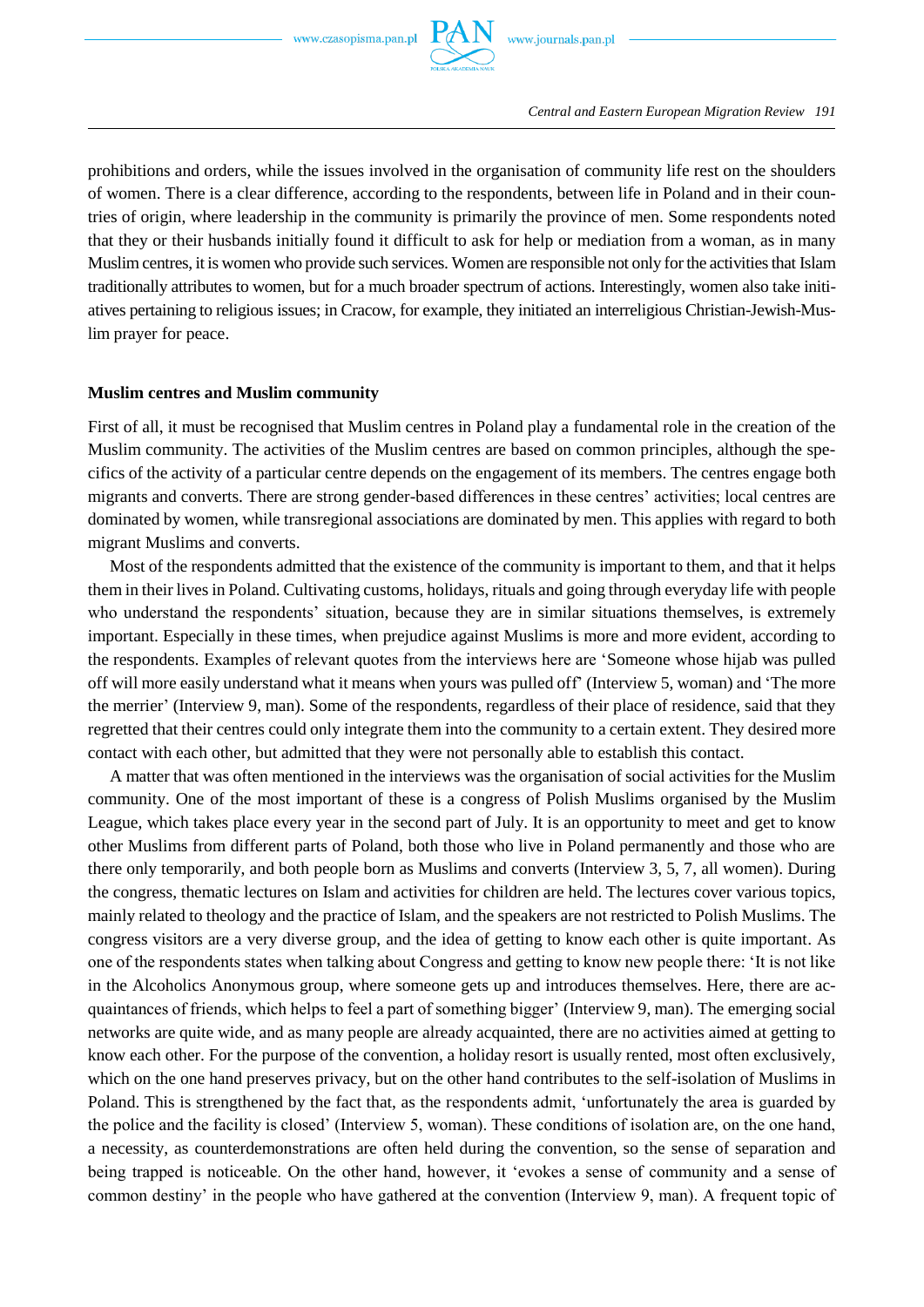

discussion at the conventions, apart from religious matters, is the social situation of Muslims living in Poland and struggling with a sense of exclusion and non-acceptance.

Both male and female respondents indicated that the activities organised by a particular Muslim institution, most often in the form of a Muslim Centre under the aegis of the Muslim League, were important to them: 'Here, I'm at home' (Interview 7, woman). The respondents described many activities that these centres undertake, which are primarily aimed at helping Muslims meet other Muslims and integrate into an unfamiliar society. An interesting initiative that helps the formation of local communities in a number of major Polish cities is the establishment of a kindergarten for children in the Muslim Centre, where Muslim children from three to six year old can spend time together once a week, allowing young children to make friends and providing a environment where children can pass the time while the adults are otherwise engaged in meetings or prayers, for example. There are spaces for children in most of the Muslim Centres as well, making these centres inviting for both adults and children. Childcare is customarily the province of women – not only in Muslim communities – and in these centres, it is indeed Muslim women who organise and act as the initiators of such activities. Occasionally, other activities for children are organised, such as arts classes. One of the activities that unites the community is also the activity aimed at the youngest Muslims. In 2017, for the first time, the Muslim League organised a Qur'an recitation competition for children aged 4 to 17, following the contests held in many places in the Muslim world. Community building also involves the joint celebration of holidays and rituals; the Muslim community organises such celebrations through the local centres. Muslim centres and communities organise *iftar*, the first meal that Muslims eat after the end of fasting in Ramadan, following a communal prayer at sunset, for Muslims from the area. The initiators and main organisers of these events are, in most cases, women. A similar situation exists with regard to the organisation of joint activities that do not directly relate to Islam, but are primarily focused on the building of relationships between members of the community. 'My favourite example: picnics' (Interview 8, woman). Such events are organised by local Muslim culture centres or Muslim organisations in a variety of cities, the goal being not only to unite people through common activities, but above all to bring Muslims and their families together. The centres often invite people or groups of people from Muslim countries who are temporarily residing in Poland; for example, the Muslim Centre in Cracow invited a group of Malaysian students. The centres primarily organise these kinds of activities, which in the Muslim community are viewed as being the province of women. It is Muslim women, especially those raised in Muslim countries, who teach converts about Islam. The surveyed Muslim women said that they often took on a mother-like role, teaching their younger friends how to live in accordance with their faith (Interview 2, 5, 7, women). Many of the female respondents stated that they found it easier to pass on their experiences regarding practical aspects of life than to enter into theological debate. In general, men do not participate in such activities. The interviewed women indicated that they felt a responsibility towards other women and the community. This aspect was much less evident in the men's responses.

Muslim Centres and associations, such as the Muslim Students Association, organise various academic events, such as lectures and meetings with Islamic academics, to familiarise people with the Islamic community's activities; these events involve not only religious authorities and Islamic academics, but also ordinary Muslims sharing their experience. Since the giving of alms is one of the most important pillars of the Islam, it also plays an important role in the Polish Muslim community, uniting everyone, from migrants to converts and Polish Tatars. The initiators of the majority of activities are women. Men take part in them either passively or as patrons and representatives; both the idea and its implementation lie with the women, who are also more inclined to cooperate beyond their own Muslim environment. According to respondents, typical activities include aiding Muslim refugees, e.g. through the 'Dzieci z dworca Brześć' campaign, or by helping unemployed Muslims find jobs, both within the Muslim community itself (through a kind of bulletin board system) and outside it.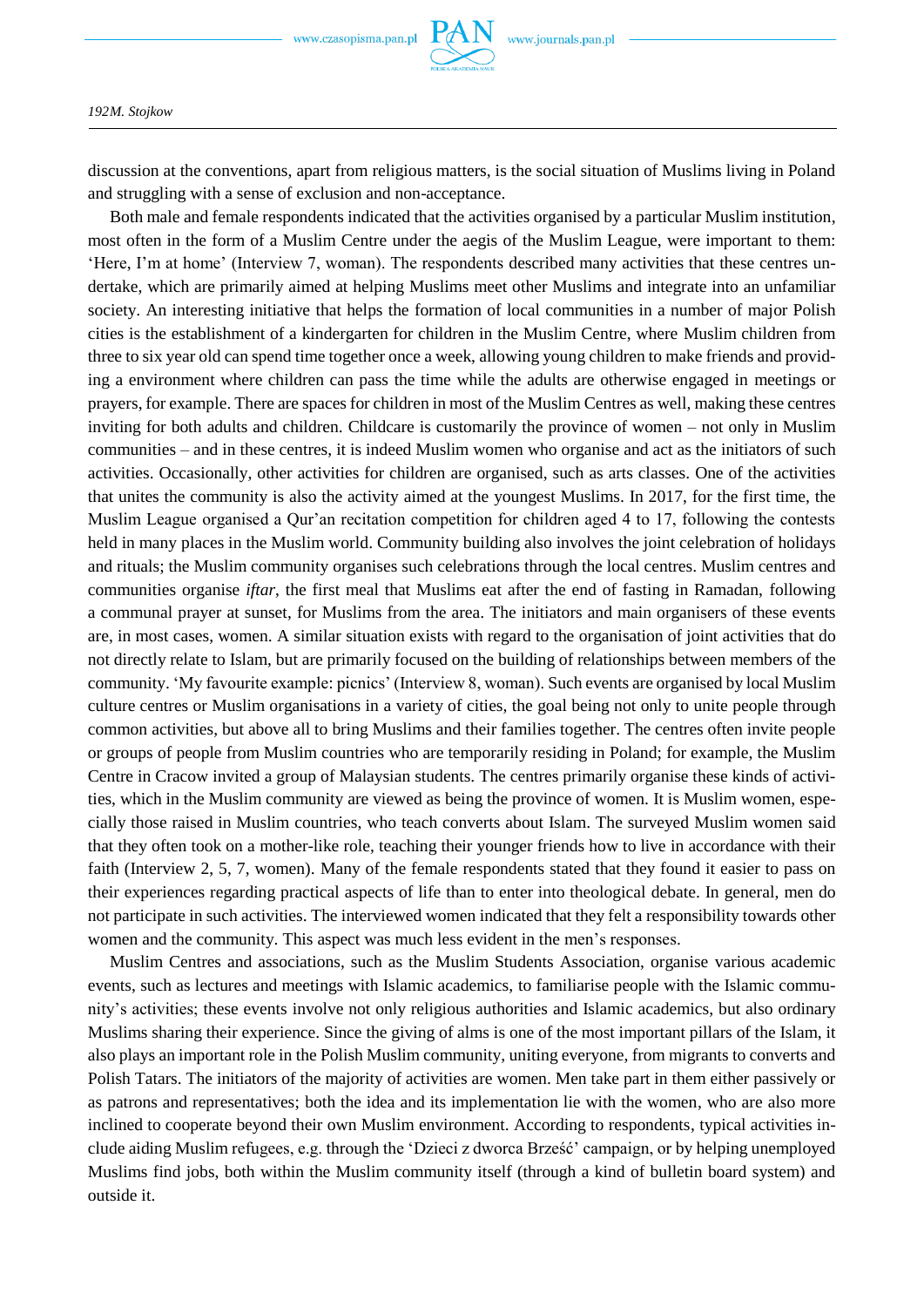# **Muslims online**

The aim the content analysis carried out in the study was to show how Muslim presence on social media contributes to the formation of a Muslim community. An analysis was carried out of the most important topics of posts in various types of Facebook groups for Muslims living in Poland. Contemporary communities often take on a virtual dimension, as some of their activities are transferred into virtual space. This applies to both individual and group activities (van Dijk 2010: 57). Virtual communities can connect individuals that would otherwise be left out (Putnam 2008: 292). This is very evident in group pages formed by Muslims living in Poland. The analysis of content posted on these group pages shows that if not for these virtual spaces, it would be difficult for Muslims living in Poland to find their way in Polish society. With virtual communities, it is possible to overcome geographical and, sometimes, financial barriers to interaction between members of the Muslim community. The coexistence of the virtual and the real space of the Muslim community in Poland is evident. One can see the organisation of tasks, flow of information, and transfer of knowledge from the virtual space to reality. Comments and posts show that people who have got in touch, for example, in closed groups on Facebook, after realising that they live in the neighbouring areas, tend to meet in 'real world' and afterwards publish images or posts from the meetings. Internet space is also important for people living in isolation, e.g. at a distance from larger cities, in which case Internet is the only or most common form of contact with the Muslim community. The respondents emphasised that it was very important to them to be able to share their own problems and talk about situations which can only be understood by others who have had similar experiences. The latter does not refer to their family members who have remained in their native country and non-Muslim Polish people with whom they are in touch on a daily basis. Essentially all Muslim centres operating in the larger cities have their own Facebook profiles and strive to create local virtual communities. However, there appears to exist a lack of cooperation between these centres in the virtual sphere; there is no tagging, linking and sharing of other centres' initiatives – even, in many cases, when these other centres are listed as friends (on Facebook). This shows that the communities that are formed are strongly localised, both in reality and in the virtual space. Posts are written both in Polish and in English; members post in the language they are most fluent in, and administrators ensure that important posts are translated – primarily to English, but also e.g. French or Arabic. Groups for women have more posts, as Muslim women post more often than men; most of these posts are published by the group administrators, and users comment often on the posts. They include information about current activities organised by specific centres in specific cities, such as open days in temples or charity collections. Social media groups also function as information boards on which a variety religious information is posted, such as the prayer hours of each month, the first day of the month Dhu al-Hijjah, 'The Month of the Pilgrimage', the day of Eid al-Adha etc.; this has to do with the fact that the Muslim holiday calendar is based on the lunar calendar, meaning that the start and end of months and holidays are mobile. During holidays, such as Ramadan and Eid al-Adha, many people, especially women, would post wishes on the occasion of Eid Mubarak (Muslim holidays), and inspired people to send wishes to each other and comment on posts. Some of these posts and comments were very personal and suggested that many of the members of particular groups know each other personally.

Another issue raised in groups is the issue of the implementation of the Muslim diet in the Polish context. Posts about how to prepare halal dishes and find halal products in Poland often attract a lot of comments. Information is shared about stores and direct sellers who provide such products. Several times in the analysed groups there appeared the idea of shopping together to facilitate the fulfilment of this obligation. Such initiatives were most commonly raised by women contributing, it can be argued, to the building of a sense of a community based on struggling with similar problems. The subjects of posts are often very mundane things. For example, in the women's sections of Muslim Centres' Facebook profiles, members exchange information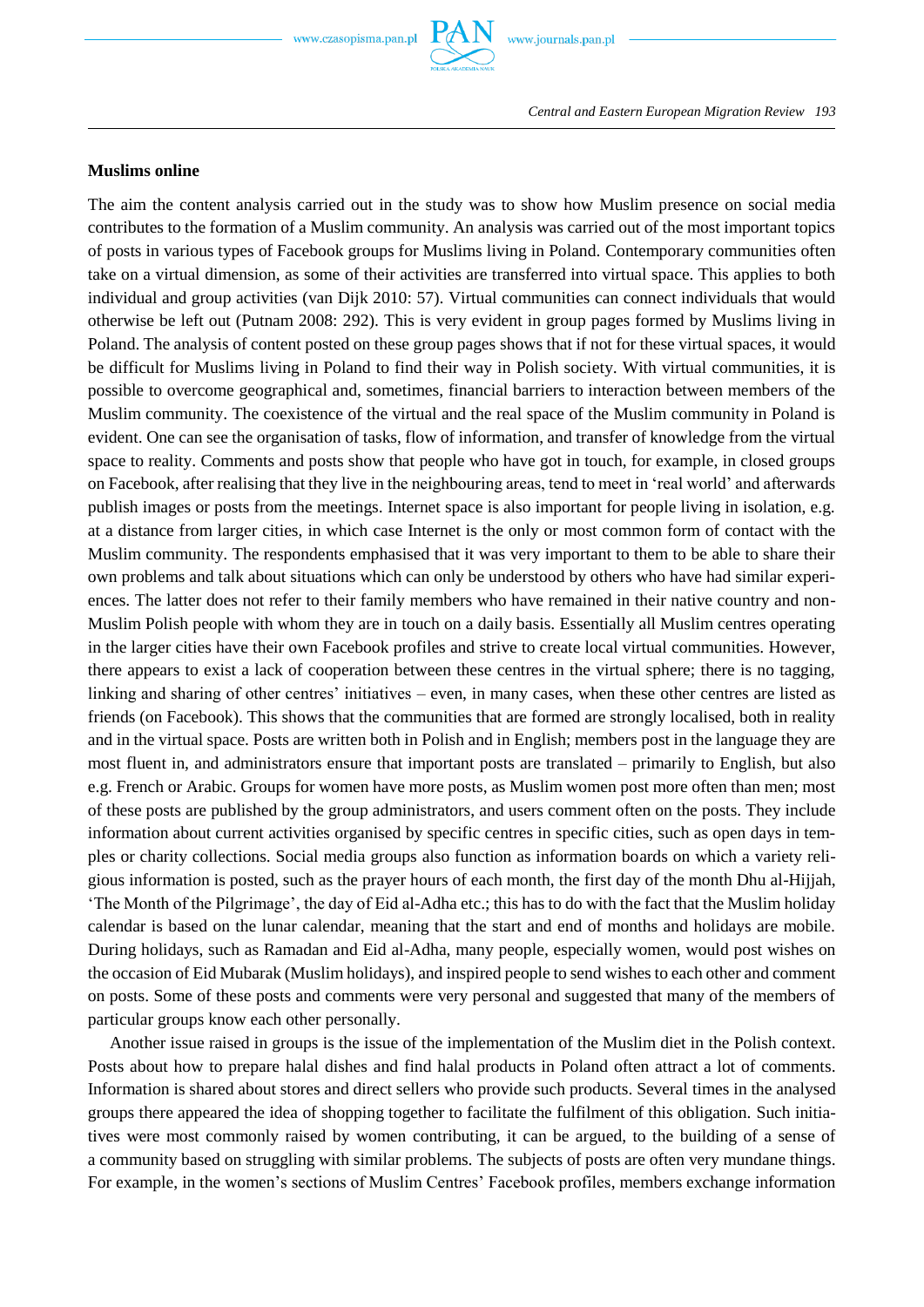

on their plans for the near future, and others post comments about how busy they are and what they are going to do when they get home. Posts of this kind often attract many comments; many women are eager to share their concerns and everyday experiences. These stories connect both converts and immigrant women. Many posts consist of thoughts or simple statements, often relating to the Muslim calendar; these tend to attract many comments and are often shared on private profiles. Other frequent post topics relate to daily life, e.g. sharing favourite halal (e.g. nail polish) or discussions on burkinis, hijabs and burqas. Invitations to sports activities are occasionally posted, e.g. for a football tournament organised in the context of Football Against Racism in Europe.

Posts about oppression targeting Muslims, not only in Poland but also abroad, were very common in both men's and women's Facebook groups, attracting a lot of comments from group members. Much attention is devoted to members' fears associated with the current situation of Muslims in the world, but there is also information about meetings, accounts of them and comments on what issues were addressed at the meetings, e.g. about a meeting with a specific imam, members of organisations dealing with combating violence against others e.g. the Never Again association, etc.

Many posts relate to religious matters, especially the month of Ramadan, Ramadan preparations, and pilgrimage. Such posts are also published more frequently by the spiritual leaders of the community during the month of Ramadan. Videos with messages, prayers, etc. are also posted by religious authorities from outside the local community or outside Poland. Such posts are about how to prepare for Ramadan, what practices should be part of daily routine, or how and according to what rules to fast. There are also comments in which people explain how they personally approach certain practices, problems they encounter in fulfilling them and how they deal with those problems. This is an area where men are more active.

As the giving of alms is one of the pillars of Islam, requests for donations for a particular person, family, or initiative are often posted in social media groups. In one of the closed groups, a spontaneous collection of money and supplies was organised for one of the female members of that group who was in a difficult financial situation. This collection was a great success, not only in terms of the money and goods raised, but also in that it provided psychological and social support. People visited the woman in question at home and included her in active work for the community. Job offers or information that someone is looking for employees are also posted on pages and groups, though very rarely, and mostly on pages and in groups aimed at men.

# **Closed Muslim virtual world**

Groups for Muslims usually segregated by gender, are closed. Oftentimes, the descriptions of the groups themselves indicate that only specific types of persons are accepted as members. Administrators ensure that no unauthorised people are accepted, using verification methods like control questions that prospective members must answer, e.g. regarding their conversion, or nomination by an existing group member. As mentioned by respondents who were creators and administrators of such groups, the need to be selective when accepting new members is growing, since non-Muslims joining the group are less and less often simply interested in Islam, but more and more often they attack Islam. As one of the respondents explained, 'we have to deal with unceasing squabbles' (Interview 12, man). As a result, Muslims tend to keep to their own environment, which on the one hand leads to greater cohesion and a deeper sense of community, but on the other hand further isolates these Muslims from the rest of society. The Internet gives Muslims, like other minorities and excluded groups, the ability to post and control content of importance for the community (Zames-Fleischer and Zames 2011: 232). Technological developments have brought an increase in interactions between individuals that are not affected by time or distance. These interactions do not supplant or substitute direct interactions, but they do complement and, in many cases, reinforce them (van Dijk 2010: 56–61). Although the bonds created through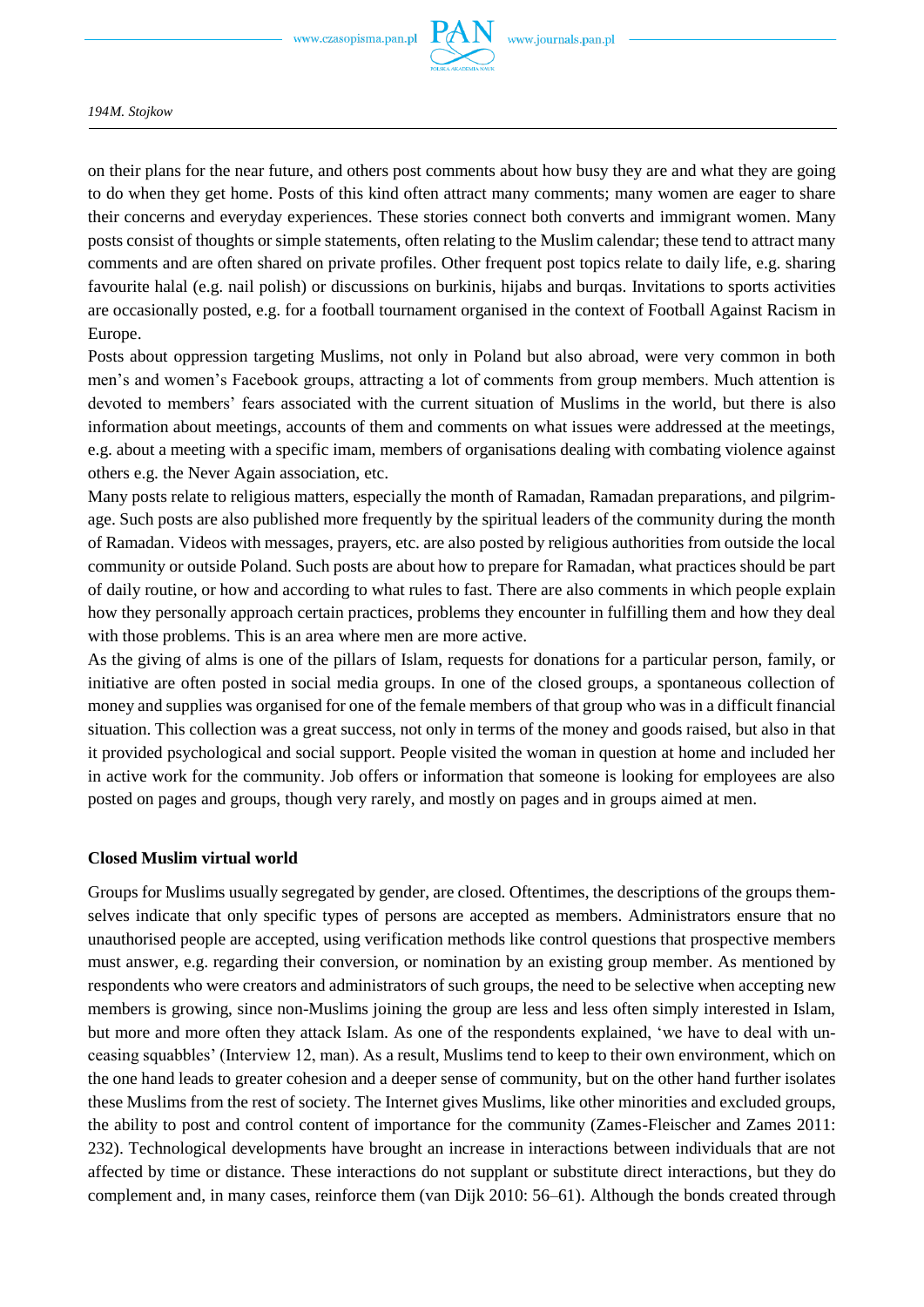

these interactions are weaker, they allow Muslims to come out of isolation. Polish Muslims are also adept at use other channels of communication. Another way in which the Internet is being used to create a community can be seen in the formation of Internet *Radio Islam*. *Radio Islam* is still in development, but its website already hosts podcasts, through which listeners can listen to the khutbah – the Friday sermon – in two languages, Polish and English. The website also contains videos related to various topics, such as Jesus in Islam, the history of Islam, Abraham, analysis of jihad, etc.

### **Conclusions**

The community of Polish Muslims, though small, is very diverse. It consists primarily of Muslim migrants who arrived in Poland at various times from the 1970s onwards, as well as Tatars and a small group of converts. The analysis of the activities of Muslim migrants in Poland shows that men and women are engaged in different ways. Men fulfil roles of leadership and strictly religious roles. Women organise the majority of the aspects of community life, including aspects that, in traditional Muslim communities, are the province of men. The activities of men and women also differ with regard to time spent on community work. Although women take care of the household and often work professionally, the activities they undertake in the Muslim community are intensive and time-consuming. Most of the activities carried out in the Muslim community are performed by women; men are much less involved. The activities in which men are involved tend to be less time-consuming than the activities of women.

It can be argued that the way in which the Muslims community in Poland functions is influenced by the environment; more specifically, by the environment's hostility towards Muslims. As a result, most of the activities – both real-world and in the virtual space – that men and women in the Muslim community undertake are directed inwards. These activities are often intended to unite the community, but often also lead to selfisolation; many initiatives relate to traditions from migrant Muslims' countries of origin, and are therefore exclusive to the Muslim community. Muslims are thus becoming an increasingly closed social group that has no contact with the majority of society; the social networks of certain individuals – especially those who have migrated to Poland relatively recently – consist exclusively of members of the Muslim community.

#### **Notes**

1 In the 14th century, the Tatars settled in the Grand Duchy of Lithuania, mainly around Vilnius, Trakai, Grodno and Kaunas; starting from the 17th century, they also settled in the Crown, mainly in Volhynia and Podolia, as well as in the Suwałki Region of Poland in the late 17th century.

2 http://islam-krakow.pl/eng/2014/02/17/the-muslim-community-in-poland/ (accessed: 30 November 2018).

# **Conflict of interest statement**

No potential conflict of interest was reported by the author.

# **ORCID ID**

MariaStojkow **iD** https://orcid.org/0000-0002-8410-3730